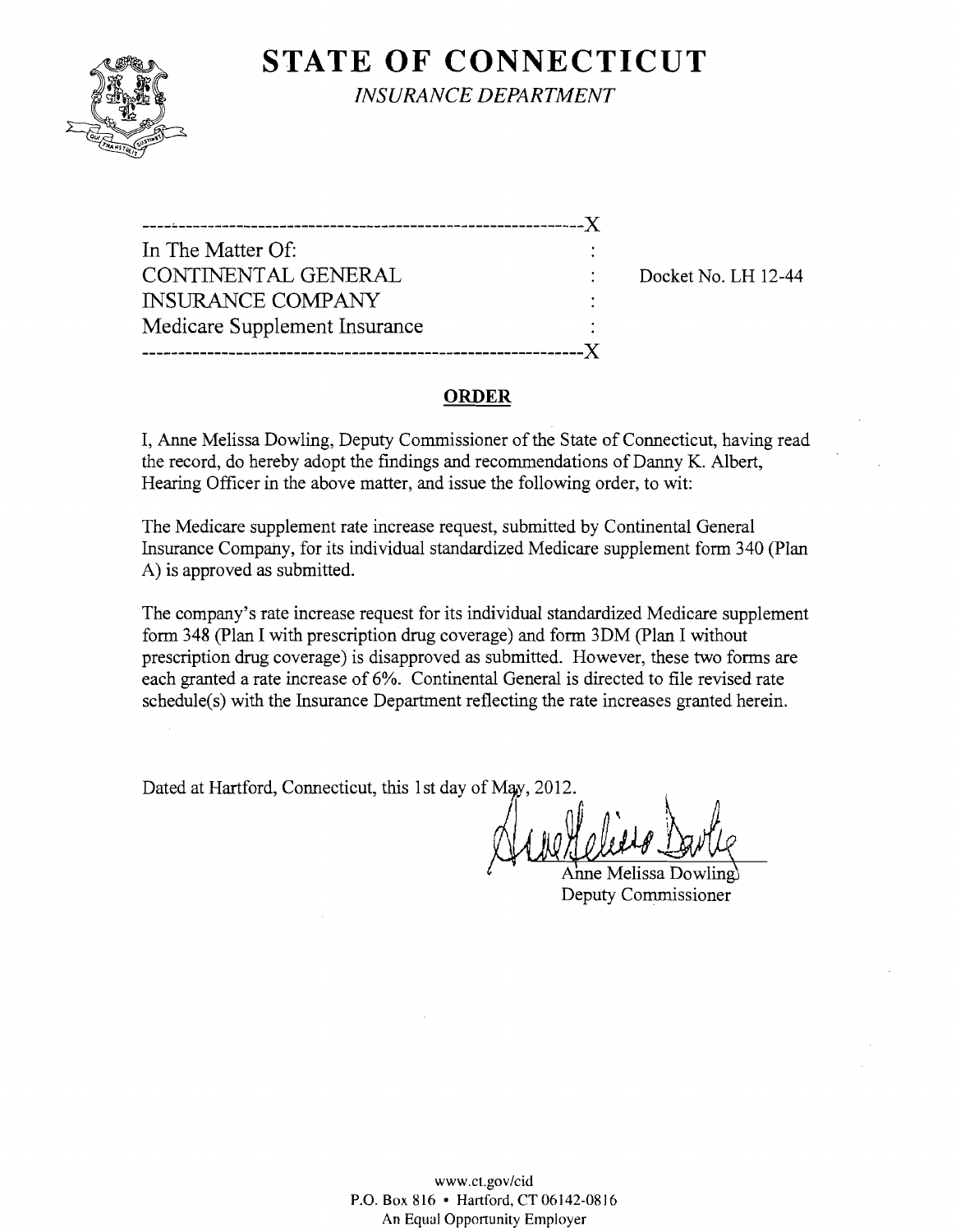# **STATE OF CONNECTICUT**



*INSURANCE DEPARTMENT* 

| In The Matter Of:             |  |
|-------------------------------|--|
| CONTINENTAL GENERAL           |  |
| <b>INSURANCE COMPANY</b>      |  |
| Medicare Supplement Insurance |  |
|                               |  |

Docket No. LH 12-44

# **PROPOSED FINAL DECISION**

# **1. INTRODUCTION**

The Insurance Commissioner of the State of Connecticut is empowered to review rates charged for individual and group Medicare supplement policies sold to anyresident of this State who is eligible for Medicare. This regulatory authority is carried out in accordance with statutes found in Chapter 700c of the Connecticut General Statutes.

After due notice, a public hearing was held at the Insurance Department in Hartford on April 18, 2012 to consider whether or not the rate filing by Continental General Insurance Company on its Medicare supplement business should be approved.

No members of the public attended the hearing.

No company representatives were in attendance.

The hearing was conducted in accordance with the requirements of Section 38a-474, Connecticut General Statutes, the Uniform Administrative Procedures Act, Chapter 54 of the Connecticut General Statutes, and the Insurance Department Rules of Practice, Section 38a-8-1 et seq. of the Regulations of Connecticut State Agencies.

## Background

A Medicare supplement (or Medigap) policy is a private health insurance policy sold on an individual or group basis which provides benefits that are additional to the benefits provided by Medicare. For many years Medicare supplement policies have been highly regulated under both state and federal law to protect the interests of persons eligible for Medicare who depend on these policies to provide additional coverage for the costs of health care.

Effective December 1,2005, Connecticut amended its program of standardized Medicare supplement policies in accordance with Section 38a-495a of the Connecticut General Statutes, and Sections 38a-495a-1 through 38a-495a-21 of the Regulations of Connecticut Agencies. This program, which conforms to federal requirements, provides that all insurers offering Medicare supplement policies for sale in the state must offer the basic "core" package of benefits known as Plan A. Insurers may also offer anyone or more of eleven other plans (plans B through L).

> www.ct.gov/cid P.O. Box 816 • Hartford, CT06142-0816 An Equal Opportunity Employer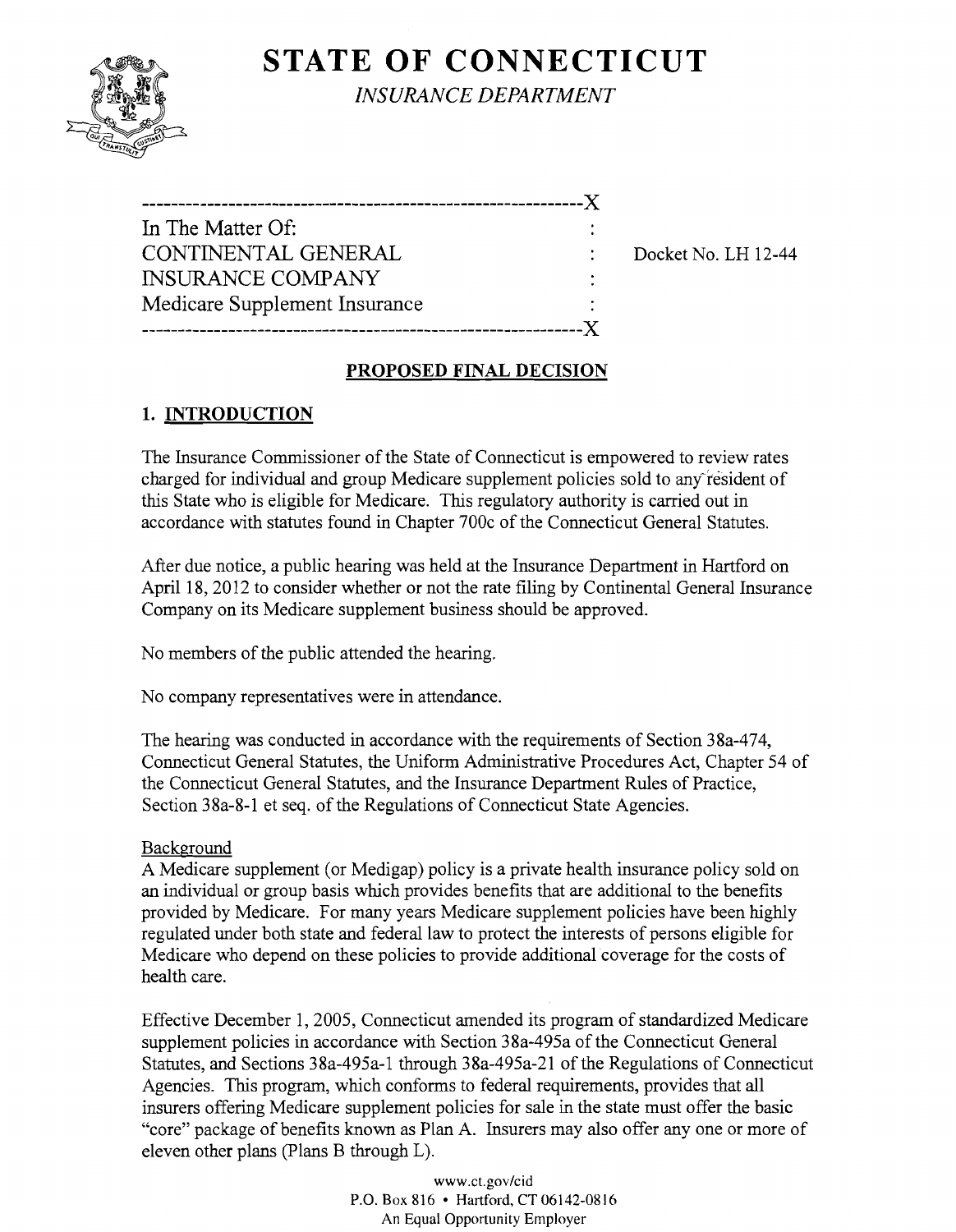Effective January 1,2006, in accordance with Section 38a-495c ofthe Connecticut General Statutes (as amended by Public Act 05-20) premiums for all Medicare supplement policies in the state must use community rating. Rates for Plans A through L must be computed without regard to age, gender, previous claims history or the medical condition of any person covered by a Medicare supplement policy or certificate.

The statute provides that coverage under Plan A through L may not be denied on the basis of age, gender, previous claims history or the medical condition of any covered person. Insurers may exclude benefits for losses incurred within six months from the effective date of coverage based on a pre-existing condition.

Effective October 1, 1998, carriers that offer Plan B or Plan C must make these plans as well as Plan A, available to all persons eligible for Medicare by reason of disability.

Insurers must also make the necessary arrangements to receive notice of all claims paid by Medicare for their insureds so that supplemental benefits can be computed and paid without requiring insureds to file claim forms for such benefits. This process of direct notice and automatic claims payment is commonly referred to as "piggybacking" or "crossover".

Sections 38a-495 and 38a-522 ofthe Connecticut General Statutes and Section 38a-495a-10 of the Regulations of Connecticut Agencies, states that individual and group Medicare supplement policies must have anticipated loss ratios of 65% and 75%, respectively. Under Sections 38a-495-7 and 38a-495a-10 of the Regulations of Connecticut Agencies, filings for rate increases must demonstrate that actual and expected losses in relation to premiums meet these standards, and anticipated loss ratios for the entire future period for which the requested premiums are calculated to provide coverage must be expected to equal or exceed the appropriate loss ratio standard.

Section 38a-473 of the Connecticut General Statutes provides that no insurer may incorporate in its rates for Medicare supplement policies factors for expenses that exceed 150% of the average expense ratio for that insurer's entire written premium for all lines of health insurance for the previous calendar year.

## II. **FINDING OF FACT**

After reviewing the exhibits entered into the record of this proceeding, and utilizing the experience, technical competence and specialized knowledge of the Insurance Department, the undersigned makes the following findings of fact:

- 1. Continental General Insurance Company has requested a 6% rate increase on form 340 (Plan A), 12.0% increase on form 348 (Plan I *wi* Rx) and a 12% increase for form 3DM (Plan I *wlo* Rx), each of which are individual standardized Medicare supplement plans.
- 2. There are currently 290 policyholders nationwide and 9 in the state of Connecticut.
- 3. The last rate increase granted was 8% for Plan A effective *7/2/2011,* 12% for Plan I *wi*  Rx and 12.0% for Plan I w/o Rx with an effective date of  $7/2/2011$ .